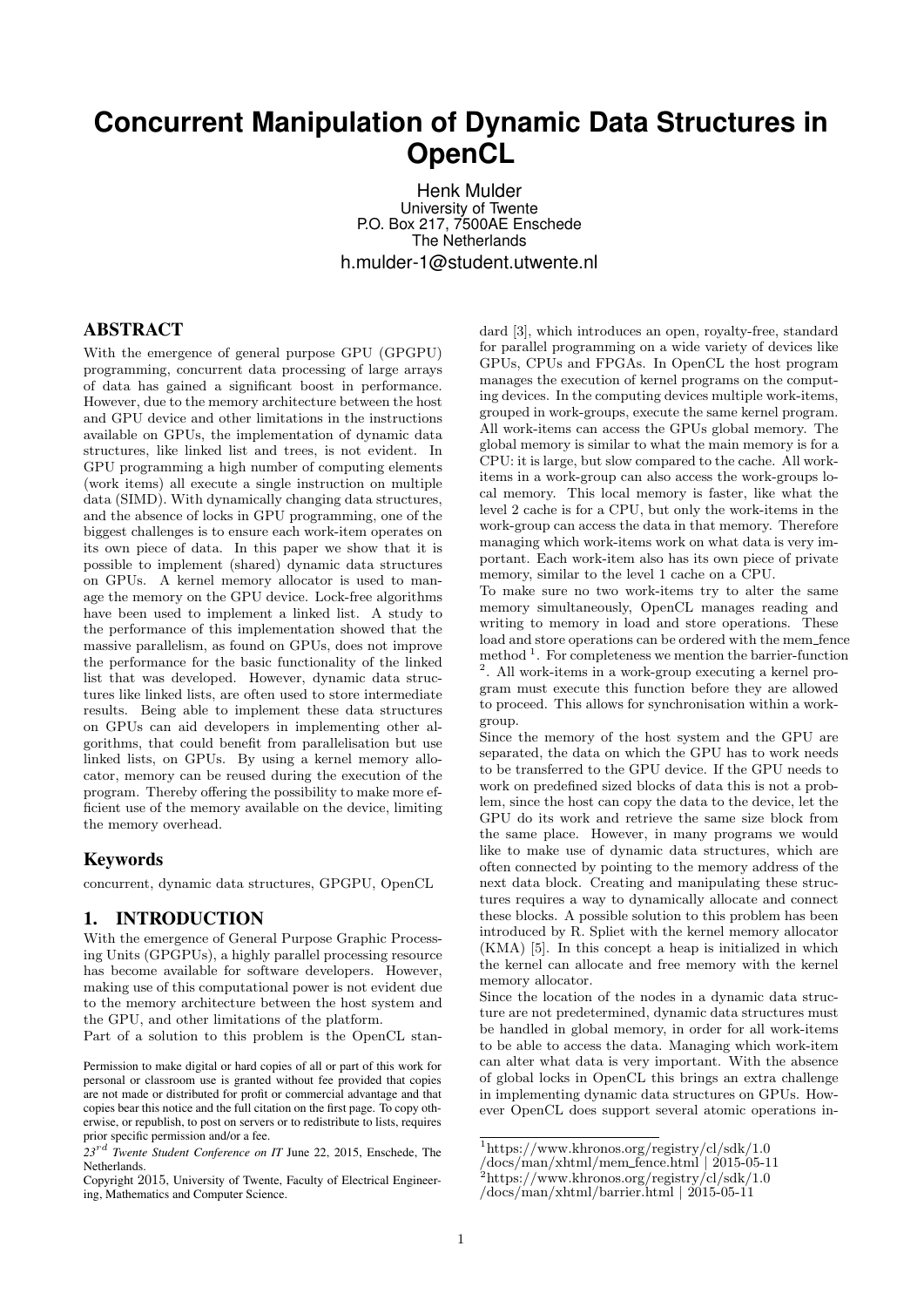cluding the atomic compare-and-swap (CAS) operation <sup>3</sup> . The CAS-operation compares the contents of a memory location to a given value and, only if they are the same, modifies the contents of that memory to a given new value. Because the swap would fail if the contents of the memory were changed in the meanwhile, this guarantees the operation is done on up-to-date information.

For the implementation of the semi-linked list, the atomic compare-and-swap is used together with the mem fence to synchronize the changes to the list. In Section 6 we elaborate on the implementation of the semi-linked list, and we take a look at its performance.

# 2. PROBLEM STATEMENT

Dynamic data structures come in many forms, from linked list to multi-dimensional graphs. To investigate the challenges in implementing dynamic data structures on GPUs, we start by dividing this challenge in smaller problems. We limit our study to implementing the data structures in OpenCL [3]. We make a distinction between semi-linked data structures, in which a node is only referenced once, and double-linked data structures, in which a node can be referenced in two places. As basis we looked at linked lists. For the semi-linked list, we investigated the following research questions:

- How can the basic add, get and delete operations on linked lists be implemented in OpenCL?
- What is the performance of this implementation in time and space?
- How does the performance of this implementation compare to a similar implementation for CPUs?

# 3. BACKGROUND

## 3.1 OpenCL

The open computing language (OpenCL) [3], is an open, royalty-free standard that provides a platform-independent standard for parallel programming <sup>4</sup>. With a wide range of compatible devices this enables developers to focus their work on functionality without having to worry about how to comply with different hardware. OpenCL is based on a subset of the C99 programming language. The most noticeable limitations are the absence of recursion and the limitations in using pointers.

In OpenCL the host program controls the available computing devices (for instance the CPU or GPU). These devices consist of computing units, which can have multiple computing items, depending on the architecture. OpenCL abstracts and manages these resources as work groups and work items. The work items in a work group execute kernel code in parallel.

Since GPUs do not have direct access to the memory of the host system, OpenCL also provides methods for transferring data between the host system and the computing devices.

For more details about the programming model and memory architecture we refer to the introduction to the OpenCL programming model [6] by Tompson et al.

## 3.2 Kernel memory allocator

The kernel memory allocator (KMA) [5] is a proof of concept for a heap memory allocator that provides the basic malloc and free operations for OpenCL kernels. The host instantiates a heap, whose size is set by the user specifying the number of, and the size of the superblocks, in the heap. Because the compute device cannot asynchronously communicate with the host it is not possible to increase the heap size after initialisation.

KMA also provides means for managing an array list on the GPU. Our research will involve extending functionality to support dynamic data structures like linked lists and trees.

For more details about the design and underlying design choices in KMA we refer to the thesis [4] by Spliet.

#### 4. RELATED WORK

Research in the performance of concurrent lock-free data structures on GPUs has been done by P. Misra and M. Chaudhuri[2]. They used NVIDIA's platform CUDA, and achieved a significant speedup in manipulating the data structures compared to multi-threaded CPU implementations. In their research memory on the GPU is preallocated by the host system and pointers to these blocks are stored in an array. Also deleted nodes are not reused, causing considerable memory overhead for frequently changing structures.

By using KMA, our implementation is able to reuse memory that was no longer needed. Also the size of the blocks of memory to allocate does not have to be fixed, and the size of the data structure is not limited by the size of an array in which pointers are stored. By implementing our data structures in OpenCL, we also bring it to a more general platform.

# 5. APPROACH

To show how dynamic data structures can be implemented in OpenCL, we developed a kernel for a semi-linked list. To build the structure, we need to allocate memory in order to store the connections between the items in the list. Since OpenCL does not offer functionality to allocate memory on the GPU, we choose to use the Kernel Memory Allocator (KMA) [5]. KMA makes it possible for workitems to allocate, and free memory from a predefined heap of memory. To manage the blocks in the heap, KMA uses a lock-free queue. The implementation of this queue was inspiration for the implementation of the linked list.

We first focussed on the add and get operations of the list. When inserting a node in the list, care must be taken no two work-items try to insert a node at the same place, at the same time. This would result in one node overriding the reference to the other node, and then the other node would drop out of the list. After having developed a way to build a list we focussed on how to remove, or delete items from this list. When a node is being removed it essentially means tying the tail of list, after the to-be-deleted node, to the point where the to-be-deleted node was attached to the list. However, when two work-items simultaneous try to delete two adjacent nodes, care must be taken that the tail of the latter node is not attached to the node being deleted in front of him. This would mean the entire tail of the list would be lost.

To test if the kernels behave as expected, test-cases were developed to simulate the situations described above. Kernels were written to test for concurrent insertion of items in a list, and concurrent deletion of (adjacent) items in a list. After the insertion, or deletion, the number of items in

<sup>3</sup>https://www.khronos.org/registry/cl/sdk/1.2

<sup>/</sup>docs/man/xhtml/atomicFunctions.html | 2015-03-27

 $^{4}$ https://www.khronos.org/opencl/ | 2015-03-27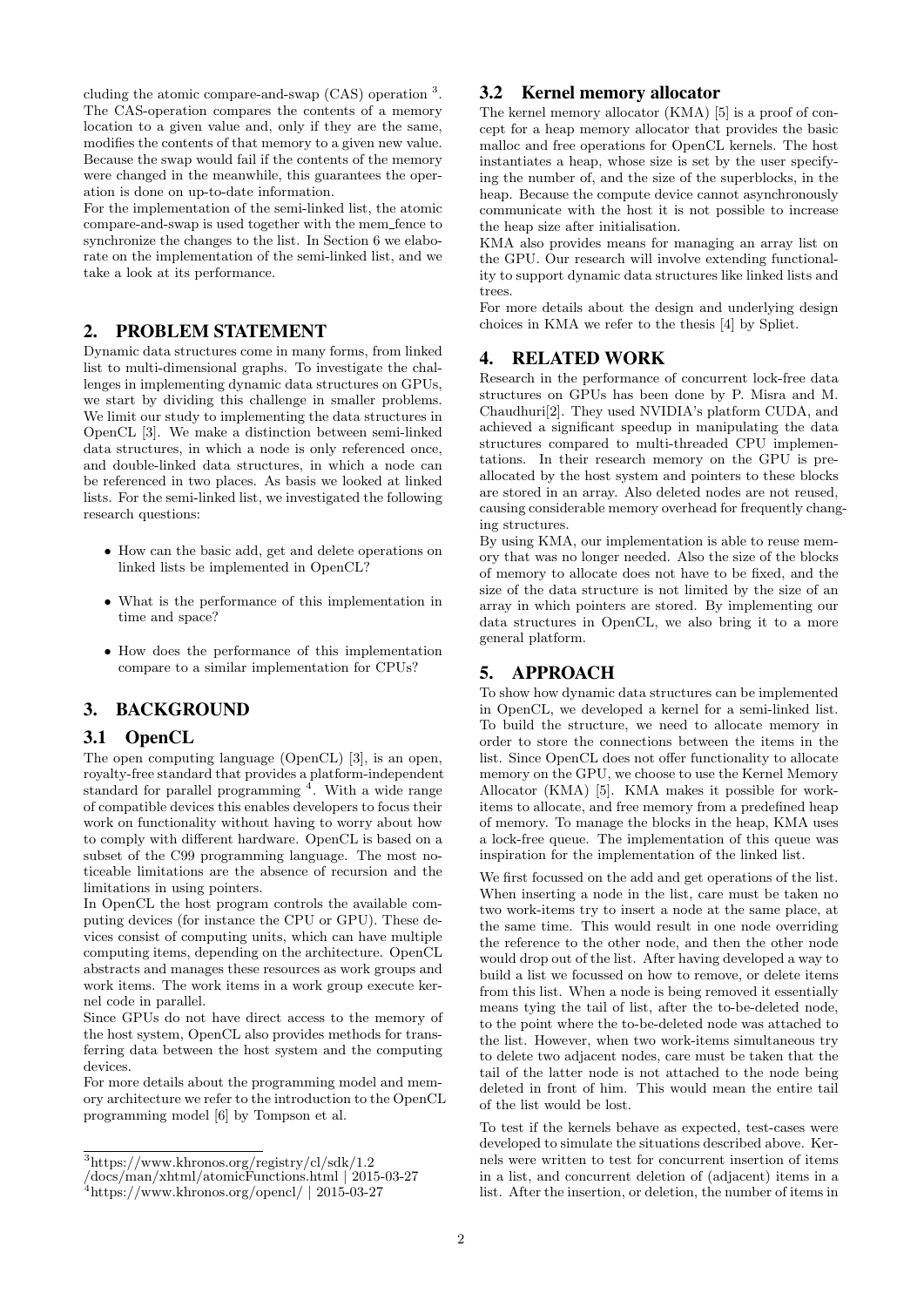the list are counted to check if the actual number of items in the list matches with the expected number of items.

The next step was to look at the performance of the implementation, to see if the parallelisation can effectively increase the performance. For this purpose a semi-linked list was implemented in C, with the same functionality as the OpenCL implementation. For a clear view of the effect of the parallelisation, we choose to implement the functionality in the same way as the OpenCL implementation works. This mean that to add a node in the C implementation, also the entire list is being traversed to add the node at the end of the list. Even though this is not the most efficient way to implement this operation, the similarities will give us better insight in what the effect of the parallelisation is on the execution time of the operation. The performance of future improvements can then be compared to these results.

We also looked at memory usage. In OpenCL, data needs to be transferred from the host to the compute device, and back. When memory is required to dynamically create data structures in, this could result in a large memory overhead. In Section 6, we discuss the considerations when implementing dynamic data structures in OpenCL with the use of KMA.

# 6. RESULTS

## 6.1 Semi-linked data structures

#### *6.1.1 Implementation*

This section presents the design of the semi-linked list. The list consists of the lists entry point, which has a pointer to the first node in the list. The nodes in the list contain a key and a pointer to the next node, with NULL marking the end of the list.

Three operations are defined on the linked list: add, get and delete. The add operation will add a node to the end of the list. The get operation will retrieve the first occurrence of a node with the specified key value. The delete operation will delete the specified node from the list.

In listing 1 is the code used to add a node to a list. When a node is added to the list, a compare-and-swap(CAS) is performed on the pointer to the next node, to replace NULL (marker of the end of the list) with the address of the to-be-inserted node (line 8). After the CAS is a mem fence (line 9). This mem fence ensures the store of the new value is committed, before checking if the CAS succeeded. If this CAS succeeds the node is added to the list. If the CAS fails the next node is visited and the process is repeated until it succeeds. Since the nextpointer of the to-be-inserted node is set to NULL, this node is marked as the last node in the list. Thereby the list always has an end, and therefore the add operation will terminate. In listing 2 is the code for a kernel program, to concurrently insert keys in a list. On line 4, memory is allocated for a list node. The key field is set to the correct values, and the add method is used to insert the node in the list. This method is also used to measure the kernel execution time, for performance comparison.

Retrieving a node with the get method means traversing the list until a node with the specified key is found, or the end of the list is reached. If a node is found the address of this node is returned, else the method returns NULL.

To delete a node, the reference to the to-be-deleted node must be replaced with the reference to the list after the node. However, when concurrently removing nodes, care

must be taken that the tail of the list is not attached to a node that is also being deleted. Since the memory in OpenCL is 4-byte aligned, the least significant bit in the next-field of a node can be used to mark the node as being in deletion. In listing 3 is the code to delete a node from the list. On line 6 a check is done if the node is already marked to be deleted by another thread. If not, on line 8 the node is being marked to be deleted. Next the list is traversed while trying to swap a reference to the to-bedeleted node with the pointer to the tail of the list. If the swap succeeds, the memory for the node is freed, and 1 is returned to indicate success. If the swap did not succeed, we need to evaluate the next node in the list. On line 16 a check is done if the next pointer is marked for deletion. If that is the case, the node with the focus might currently be deleted by another thread. Therefore, we need to start over again from the start of the list, since we cannot be sure this part of the list is still valid. If the next-field was not marked for deletion, we can continue to the next node.

#### *6.1.2 Testing*

To test the implementation of the semi-linked list several tests have been developed. A count method has been implemented to traverse the list and count the number of nodes in the list. This method is used to count the elements in the list after concurrent insertion of multiple nodes and concurrent removal of (adjacent) nodes. If the actual number of nodes in the list matches with the expected number of nodes (size of the old list plus the number of items inserted, or minus the number of items deleted), then the list is still connected, and no nodes dropped out of the list.

#### *6.1.3 Performance*

To evaluate the performance, in execution time, a similar implementation of a linked list was developed in C. This implementation has the same computational complexity for inserting nodes. In this implementation, the list needs to be traversed till the end, to insert a node at the end of the list. In measuring the execution time we looked at two different devices:

- Intel $(R)$  Core $(TM)$  i3 CPU M 370. This is a CPU with 4 cores, with a clock frequency of 2.40GHz. It has access to a global memory of 4.0 Gb and allows for a maximum workgroup size of 1024 work-items. This CPU is the host system for the OpenCL platform. The CPU is used with the OpenCL platform, and is also the CPU used for comparison with the CPU implementation in C.
- NVDIA GeForce 310M. This is a 2 core GPU with a clock frequency of 1468 MHz. The GPU has access to a global memory of 512 Mb, and allows for a maximum workgroup size of 512 work-items.

OpenCL provides means to accurately measure kernel execution time by so-called event profiling. Since the system time of the PC is not updated frequently enough to allow for accurate measurement of building small linked lists with the CPU implementation, we measured the time it took to build multiple of these small lists. The number of lists to build was determined by the size of the list to build. For small lists this number was higher, to gain an execution time that is long enough to provide for accuracy. For building the lists in OpenCL, KMA needs memory to allocate the structures in. In our measurements we used a heap with 64 super blocks, each with a default size of 4096 bytes. This way, the memory to be transferred only differs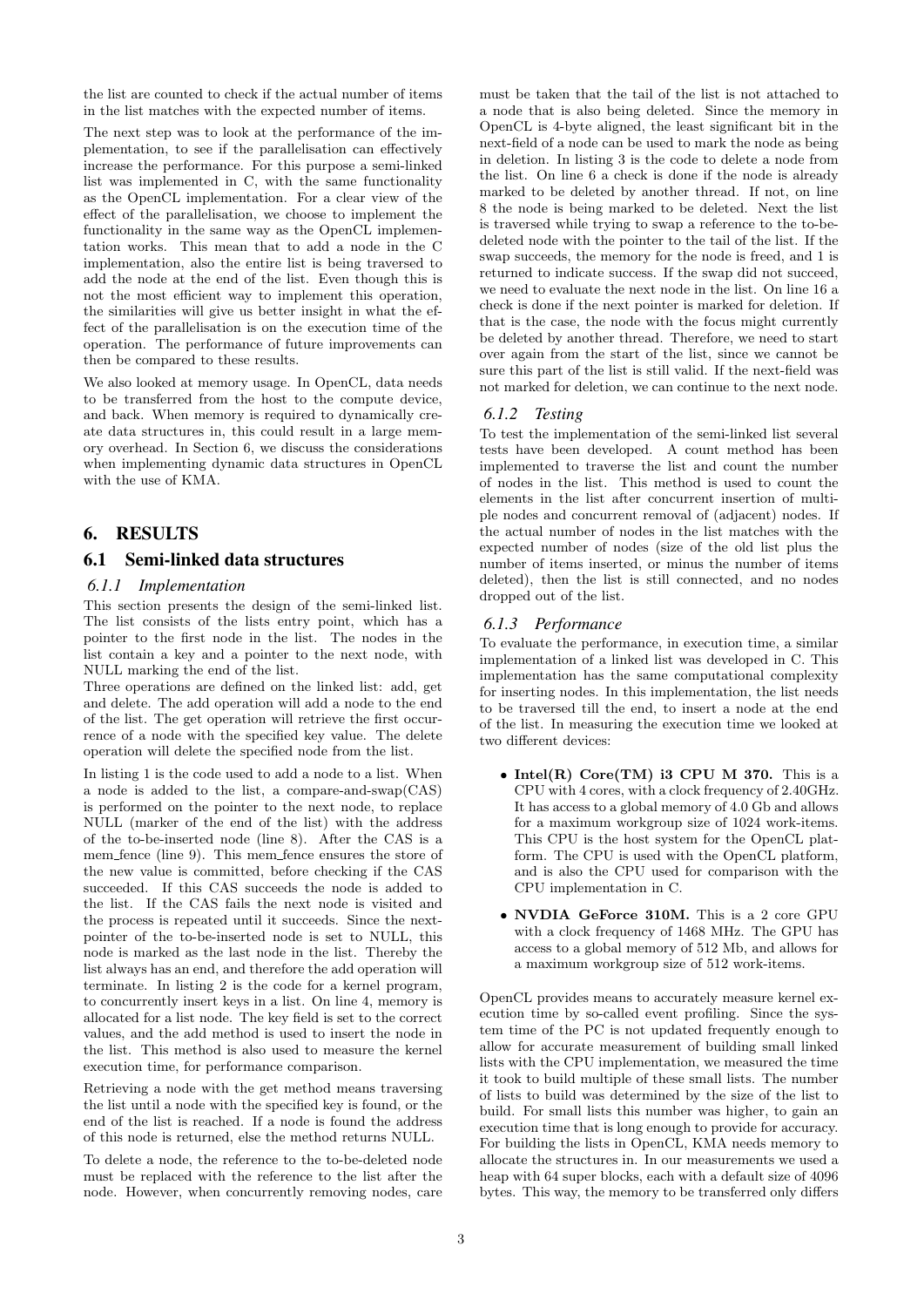#### Listing 1. Semi-linked list, add node.

```
1 int clSemiLinkedList_add(clSemiLinkedList __global *list, clSemiLinkedListNode __global
       ∗node ) {
2 volatile uintptr_t __global *cursor = (volatile uintptr_t __global *) &(list ->
              head);
3 volatile clSemiLinkedListNode __global *cNow;
4 uintptr_t cNode;
5 unsigned int ret=0;<br>6 node \rightarrow next = 0:
6 \text{node} \rightarrow \text{next} = 0;<br>7 \text{while (1) }while (1) {
8 cNode = atom_cmpxchg ( cursor, NULL, ( uintptr_t ) node );<br>9 mem_fence ( CLK_GLOBAL MEM_FENCE ) :
9 mem_fence (CLK_GLOBAL_MEM_FENCE) ;<br>if (cNode=NILL) {
                   if ( cNode=\overline{NULL}) {
11 return 1;
12 } e l s e {
13 cNow = (clSemiLinkedListNode __global *) cNode;
14 cursor = (volatile uintptr_t __global *)\&(cNow->next);
15 }
16 }
17 return ret;
18 }
```
#### Listing 2. Semi-linked list, concurrently add keys.

```
1 - \kappaernel
2 void clSemiLinkedList_addKey(struct clheap __global *heap, clSemiLinkedList __global *
      list, int _{-}global ∗keys) {
3 int global_x =get_global_id(0);
4 clSemiLin kedListNode __global ∗node = (clSemiLin kedListNode __global *) malloc (
             heap, size of (clSemiLinkedListNode));
5 node->key = keys [global_x];
6 clSemiLinkedList_add(list, node);
7 }
```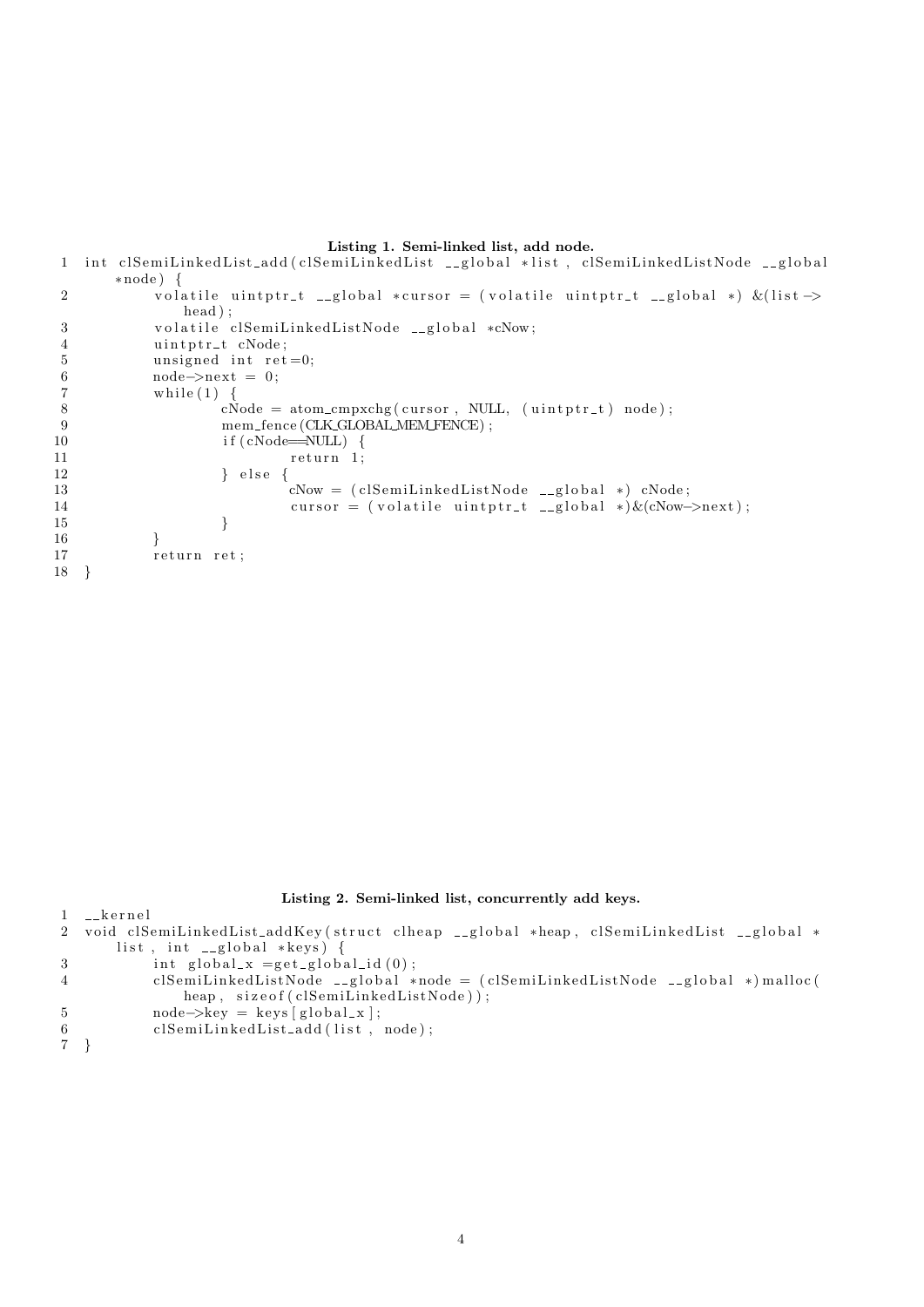```
Listing 3. Semi-linked list, delete a node.
```

```
1 int clSemiLinkedList_delete(struct clheap _global *heap, clSemiLinkedList _global *
     list, clSemiLinkedListNode __global *node) {
volatile uintptr_t __global *cursor = (volatile uintptr_t __global *) &(list ->
          head);
3 volatile clSemiLinkedListNode __global *cNow = (volatile clSemiLinkedListNode
          \Boxglobal *) (list ->head);
4 uintptr_t cNode;
5 uintptr_t tail = node->next;
6 unsigned int ret=0;
7 if ((\text{tail } \& 1) = 0)8 /* mark node as in deletion */9 node \rightarrow next = (node \rightarrow next) +1;10 while (cNow != (clSemiLinkedListNode __global *)0) {
11 cNode = atom_cmpxchg(cursor, (uintptr_t)node, (tail));
12 mem_fence (CLK_GLOBAL_MEM_FENCE) ;
13 if (cNode = (uintptr_t)node) {
14 free (heap, (uintptr_t) node);
15 return 1;
16 } else {
17 if ((cNode & 1) == 0)18 /* Pointer is clean; Proceed to next */
19 cNow = (clSemiLinkedListNode __global *) cNode;
20 cursor = (volatile uintptr_t __global *) \& (cNow->
                                next ) ;
21 } else {
22 /∗ Pointer is dirty; Start from beginning of
                                \frac{\sin x}{x}. */
23 cursor = (volatile uintptr_t __global *) \&(list
                                \rightarrowhead);
24 }
25 }
26 }
27 /* failed. Restore next field for node */28 \t\t \t node>\gt;next = tail;29 }
30 return ret;
31 }
```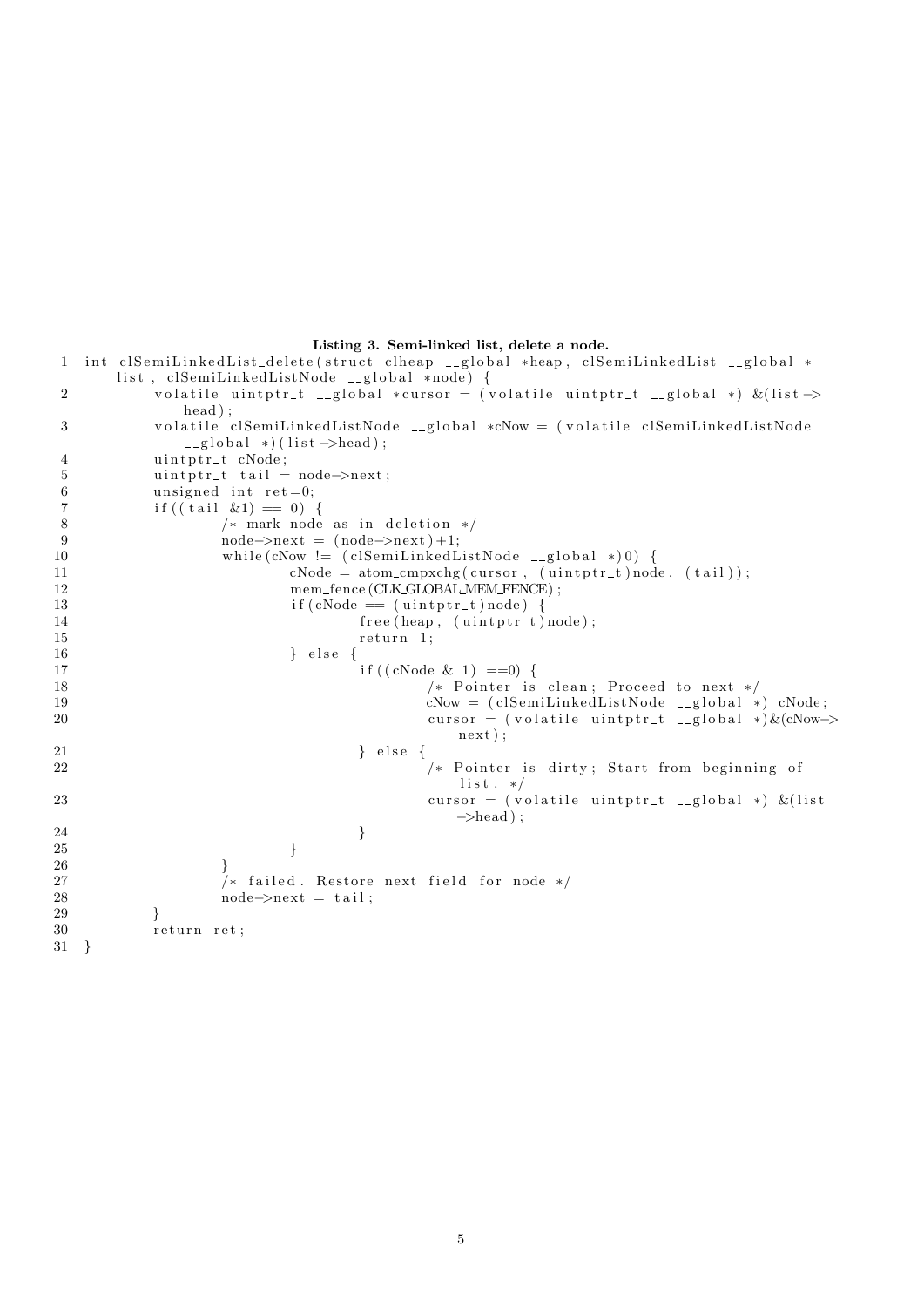in the size of the array with the keys to insert. In table 1 are the results for building list with the given number of nodes. Building the list was done five times. The averages of those times are in the results. For lists above 2300 nodes the memory on the GPU was not sufficient enough to cope with the transfer of the heap and the array with keys to insert, in combination with other processes using the GPU. Therefore, building larger lists failed.

We can see that the CPU implementation is, by far, the fastest. This could be explained by the amount of memory that needs to be transferred between the host and the computing device in the OpenCL implementations. This memory transfer is not needed in the CPU implementation.

Because the list needs to be traversed to insert a node in the list, we expect a quadratic time complexity for sequential insertion of nodes. As we can see in table 1 this is the case. For parallel insertion we would like to see a better performance. However, we can see that, for parallel insertion, even for larger lists, the time it takes is still quadratic to the number of nodes in the list. This can be explained by the amount of conditional statements in the OpenCL code. Parallel hardware can benefit the most when each work-item can execute the same instruction. If work-items diverge because they branch differently on a conditional statement, hardware might require that one branch is evaluated before the other. Thereby reducing the effect of parallelisation on the performance.

OpenCL manages the transfer of data between the memory of the host system and the GPU. The Kernel Memory Allocator, in its turn, manages the memory on the GPU for the kernels using KMA. However therefore, if a kernel wants to use KMA, all the data in the memory that KMA uses needs to be transferred between the host and the GPU. Since there is no way to asynchronously communicate, from the kernel to the host, it is not possible for KMA to increase the available memory during kernel execution. Therefore the initial heap size must be large enough to meet the memory demands for all work-items. This brings a considerable memory overhead. However, because the memory can be used by al work-items, there is no need for each work-item to reserve the maximum possible amount of memory required. When, for instance, a data set needs to be partitioned into multiple lists, each item will only be in one list at a time. Therefore the amount of memory required is the memory to store all items, and the memory to connect them as a semi linked list. The extra memory required by KMA to do its bookkeeping does need to be taken into account. By default KMA uses superblocks of 4096 bytes. The first superblock is used for bookkeeping. Also each superblock contains a header and a footer with information about the blocks within that superblock.

Using KMA to implement dynamic data structures on GPUs can thus come with a considerable performance penalty in execution time. However it is unlikely that parallelisation will be the choice for optimizing the pure functionality of linked lists. nevertheless linked lists are a common choice for storing intermediate results, or implementing scheduling policies. In algorithms that could benefit from parallelisation, but also need the flexibility of these dynamic data structures, the parallelisation on the entire algorithm could outweigh the loss of speed of using linked list on GPUs. Furthermore, being able to use extra memory when required, and also being able to give this memory back for other work-items to use, can be beneficial for cases where the amount of memory needed per work-item differs a lot.

There is also room for improving the implementation of the linked list. Among the basis of GPGPU programming in OpenCL, The OpenCL Programming Book [7] also contains various subjects for optimizing OpenCL code. Since this study was primarily to explore the caveats in implementing dynamic data structures on GPUs, and to look at the performance issues involved, there has not been a lot of effort in optimization. The implementation is available at http://fmt.ewi.utwente.nl/education/bachelor/208/.

## 6.2 Double-linked data structures

In our study we also looked at double-linked structures. In such structures a node can be referenced from two places. For example, consider a linked list in which each node points to the next node, and points to its predecessor. This means we can traverse the list forward and backward. However, this also means, when inserting or deleting a node, two pointers must be updated. It is not possible to update two pointers simultaneous, with one atomic CAS. Therefore the synchronisation method as used for the semi-linked list is not applicable. However, there are other techniques to implement lock-free data structures, as described by Sederman et all [1]. In this study, we did not get around on implementing any of these techniques. It should however, be clear that, by using KMA, it is also possible to develop implementations for double-linked data structures, using (known) lock-free algorithms.

# 7. CONCLUSION

With this study we showed that it is possible to implement dynamic data structures on GPUs using a dynamic kernel memory allocator. The implementation as developed for this study shows that the massive parallelisation on GPUs does not effectively improve the performance of a linked list. A straightforward CPU implementation is faster and brings less memory overhead. However the fact that it is possible to implement dynamic data structures on GPUs, means they can be used for processes where the paralellisation could offer performance benefits. In case of linked lists, this means they could, for instance, be used to store intermediate results, either per work-item, per workgroup or globally shared between all work-items. The effect of the parallelisation on the performance of (lock-free) implementations of other dynamic data structures is left for future research.

# 8. FUTURE WORK

To improve the current implementation of the semi-linked list in OpenCL, it could be investigated how to reduce the number of conditional statements in the code. Reducing the number of conditional statements should result in less branch diverging, thereby better adhering to the single instruction, multiple data (SIMD) model. It could also be investigated if the computational complexity can be reduced for the add method. By introducing a pointer to the end of the list, the list would not have to be traversed to add a node to the list. However, policies need to be developed for cases in which the last node in a list is removed. The pointer to the end of the list then points to a non-existing node. The list needs to be traversed to find the new last node of the list, but in the meanwhile the end-of-list pointer cannot be used.

In this study we only looked at linked lists. Future re-